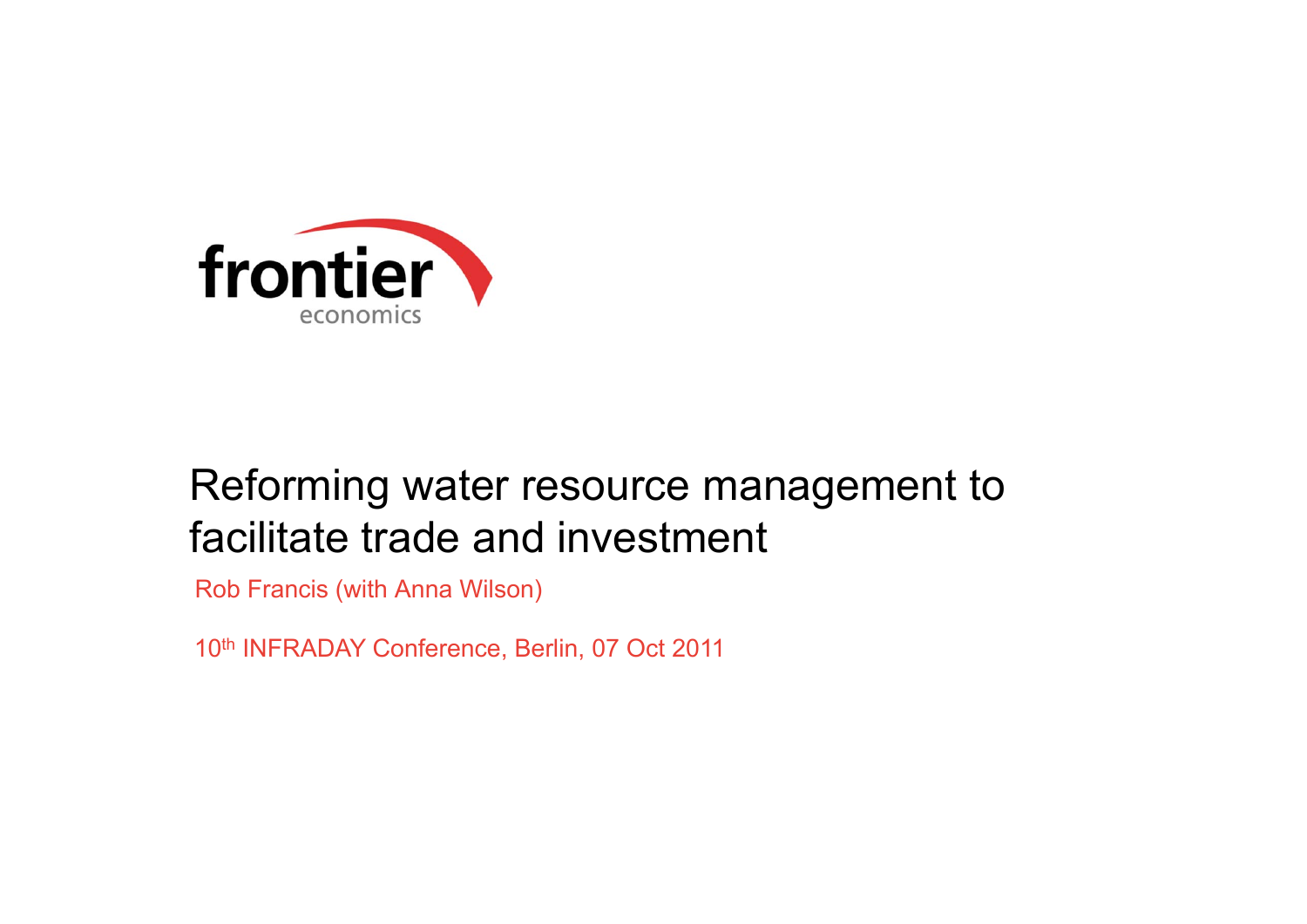#### **Introduction**

Paper explores how water trading and reforms to water rights could help across Europe in meeting the challenge of increasing water scarcity

- $\bullet$ Impact of climate change on Europe's water resources
- $\bullet$ Challenges for water resource management
- $\bullet$ How can water trading help?
- ●International experience with water trading
- $\bullet$ Addressing barriers to trade
- ●Conclusions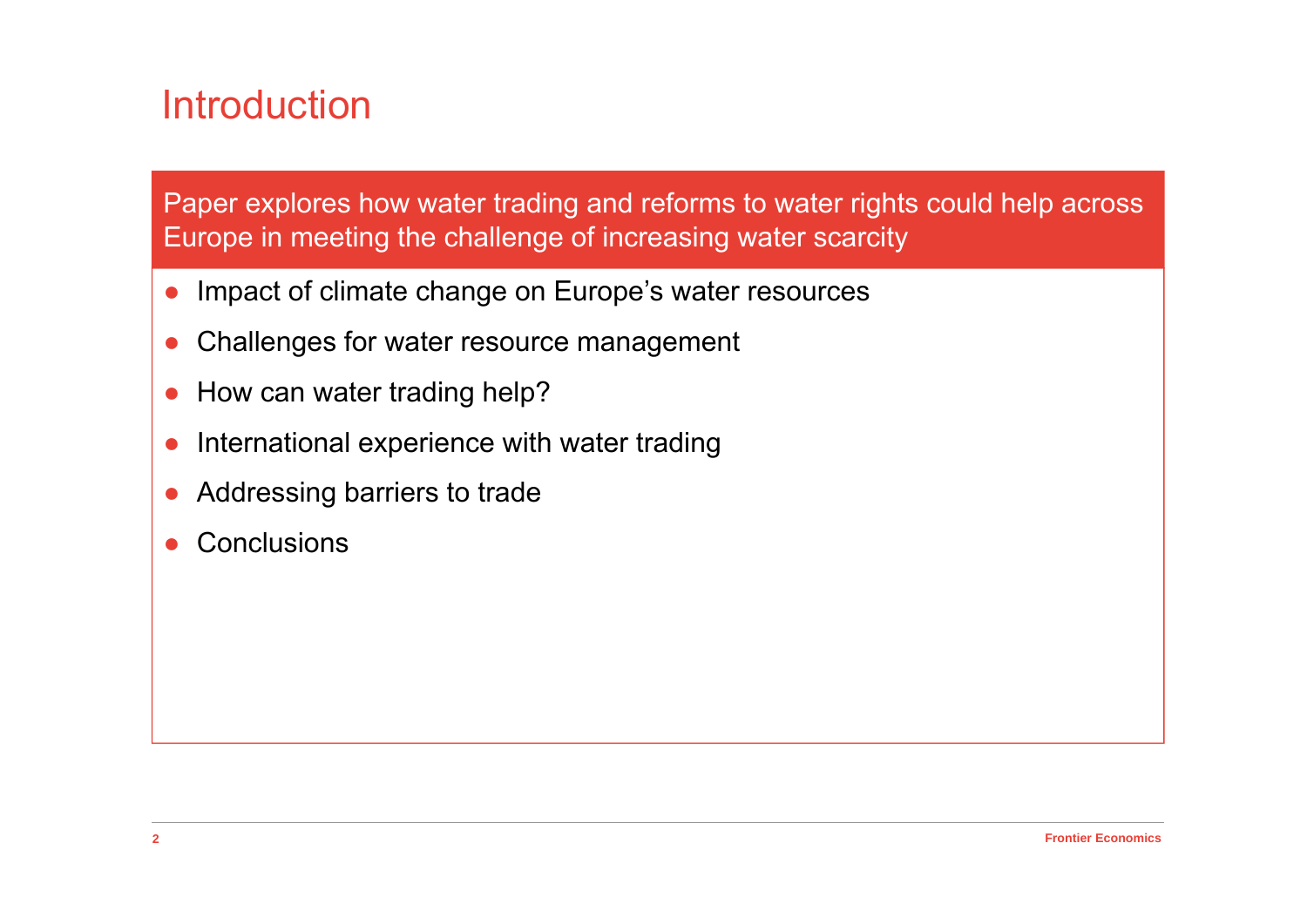- Challenge of climate change and water resources
- How can trading help?
- ● International experience of water trading
- $\bullet$ Addressing barriers to trading
- Conclusions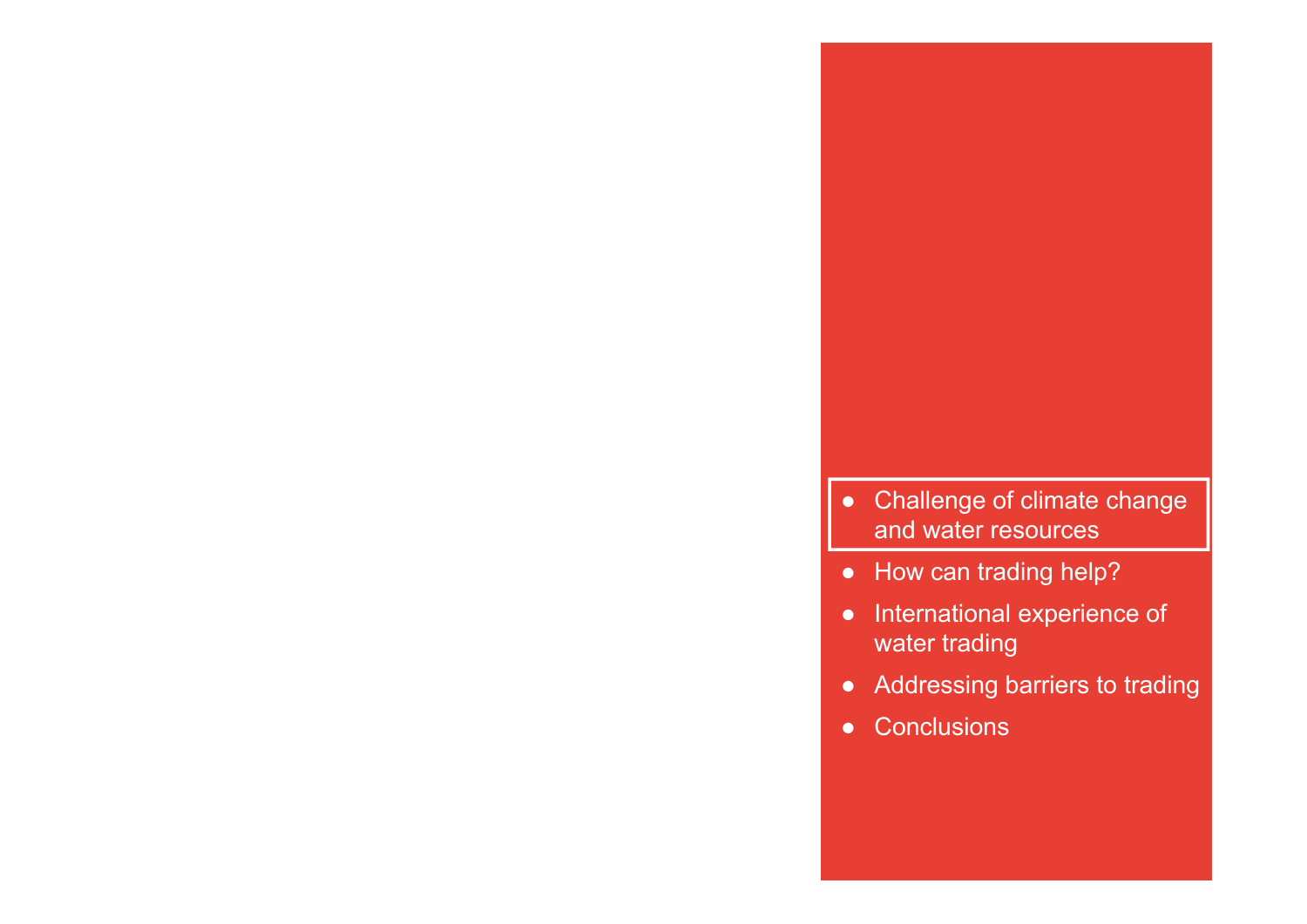### Impact of climate change

#### Climate change is expected to have a material impact on Europe's water resources

- $\bullet$  Modelling suggests rainfall patterns will shift both seasonally and regionally by the end of the century
- ● Southern and Eastern Europe
	- □summer rainfall (already low) may continue to decline
	- $\Box$ lower availability and increased demand
	- □increased need for water storage across seasons
- ● Northern Europe
	- $\Box$ winters will become wetter
	- □greater risk of flooding and pressure on drainage infrastructure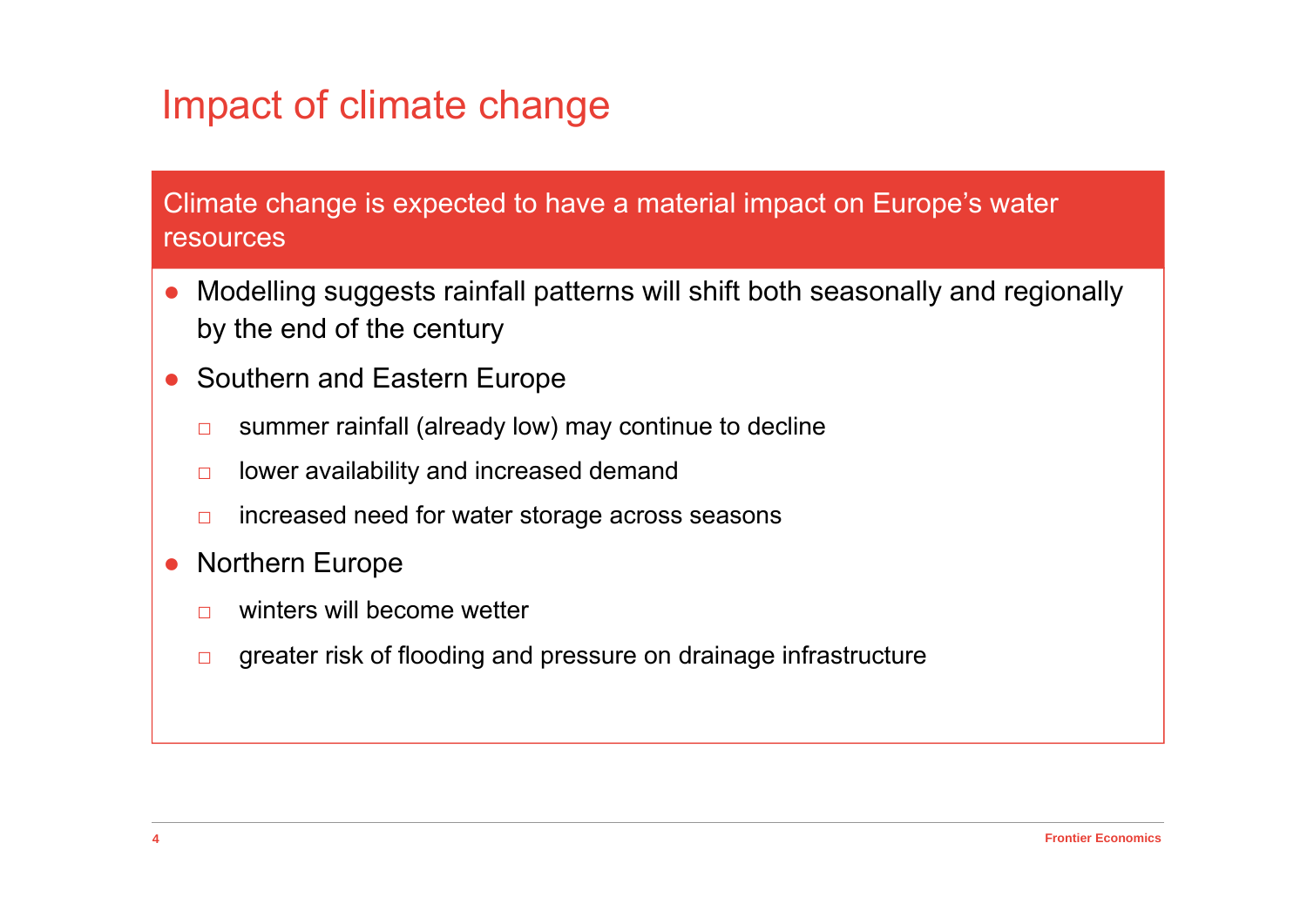#### Illustration of impact in central Alps



Source: Climate Change and water adaptation issues, EEA Technical Report 2/2007, Beniston (2006)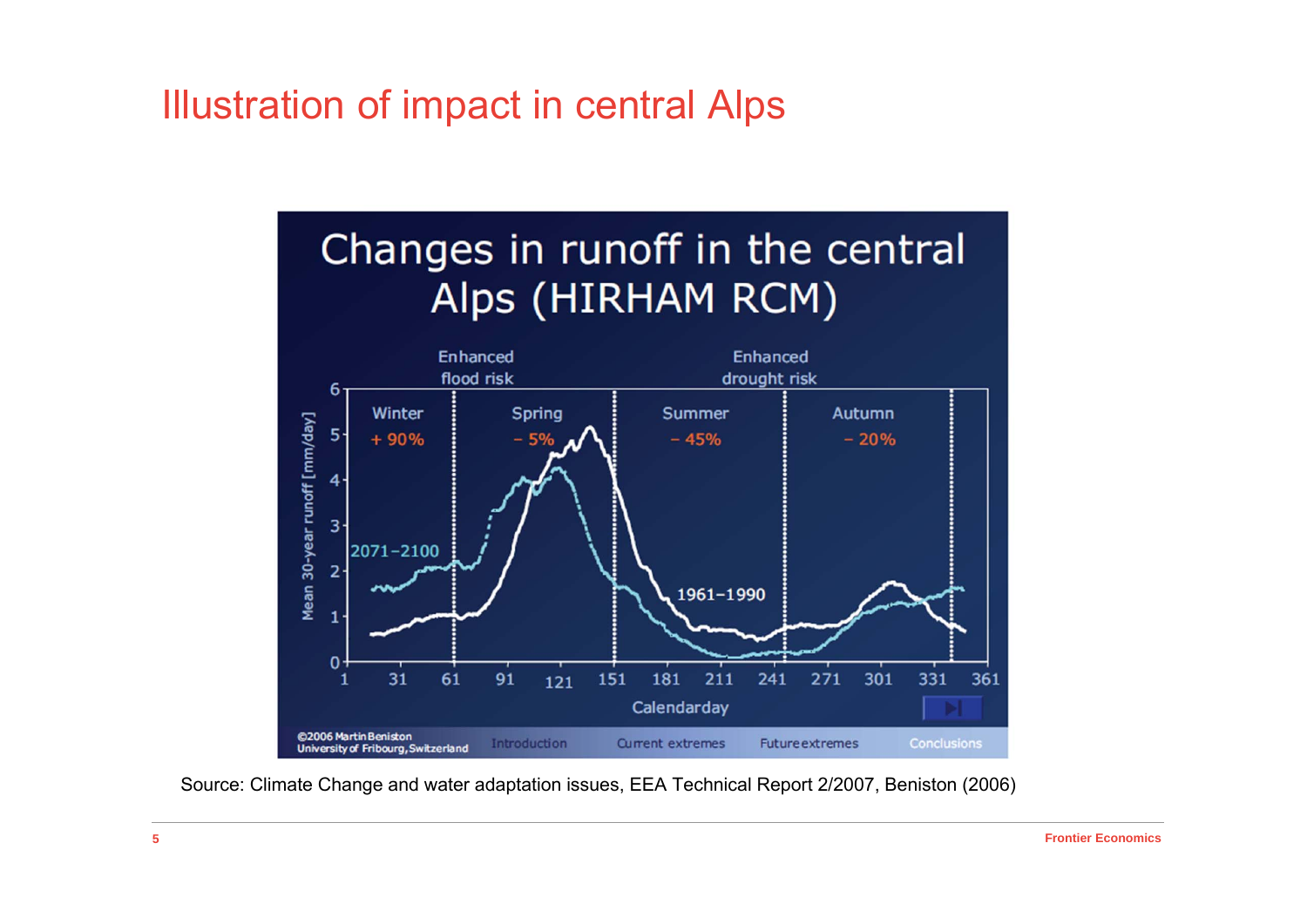#### Water resource management

# Three challenges for water resource<br>
Three challenges for water resource<br>
Criteria for effective policies

- 1. Impact on the environment from reduction in water availability
	- □ balance between needs of environment and needs of users
	- □in context of WFD
- 2. Water for users should be allocated to those that value it the most
- 3. Infrastructure may become unfit for purpose
	- $\Box$  investment and innovation in water transfer, treatment and drainage assets

- $\bullet$  Any policy response needs to be adaptable and flexible
- $\bullet$  A cross-sectoral approach will be needed – unlikely that solutions will sit with just one sector
- ● Focussed on the environment – need to sustain the resources' ecosystem: within the year and in longer term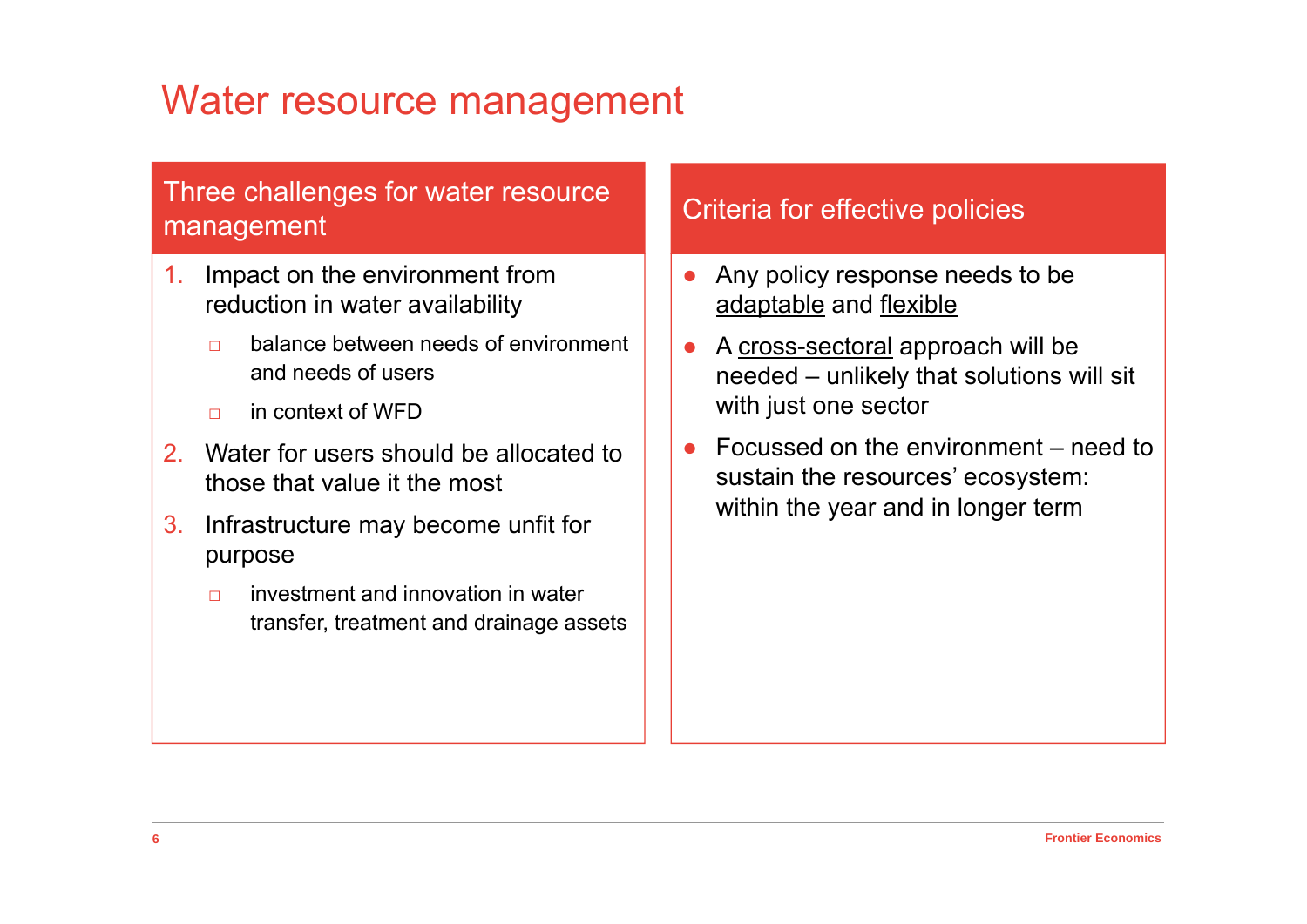#### Challenges for water resources

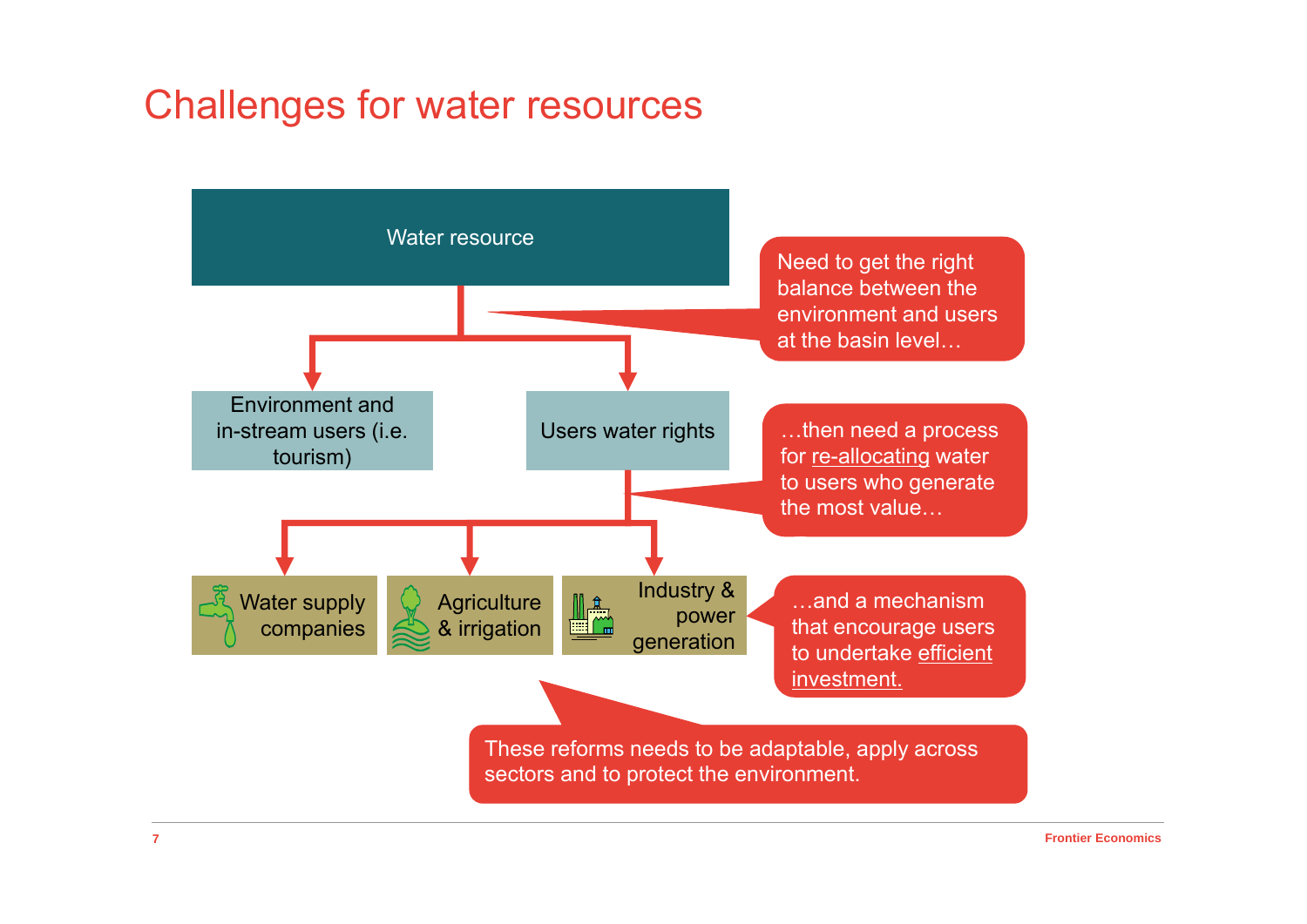- Challenge of climate change and water resources
- How can trading help?
- International experience of water trading
- $\bullet$ Addressing barriers to trading
- Conclusions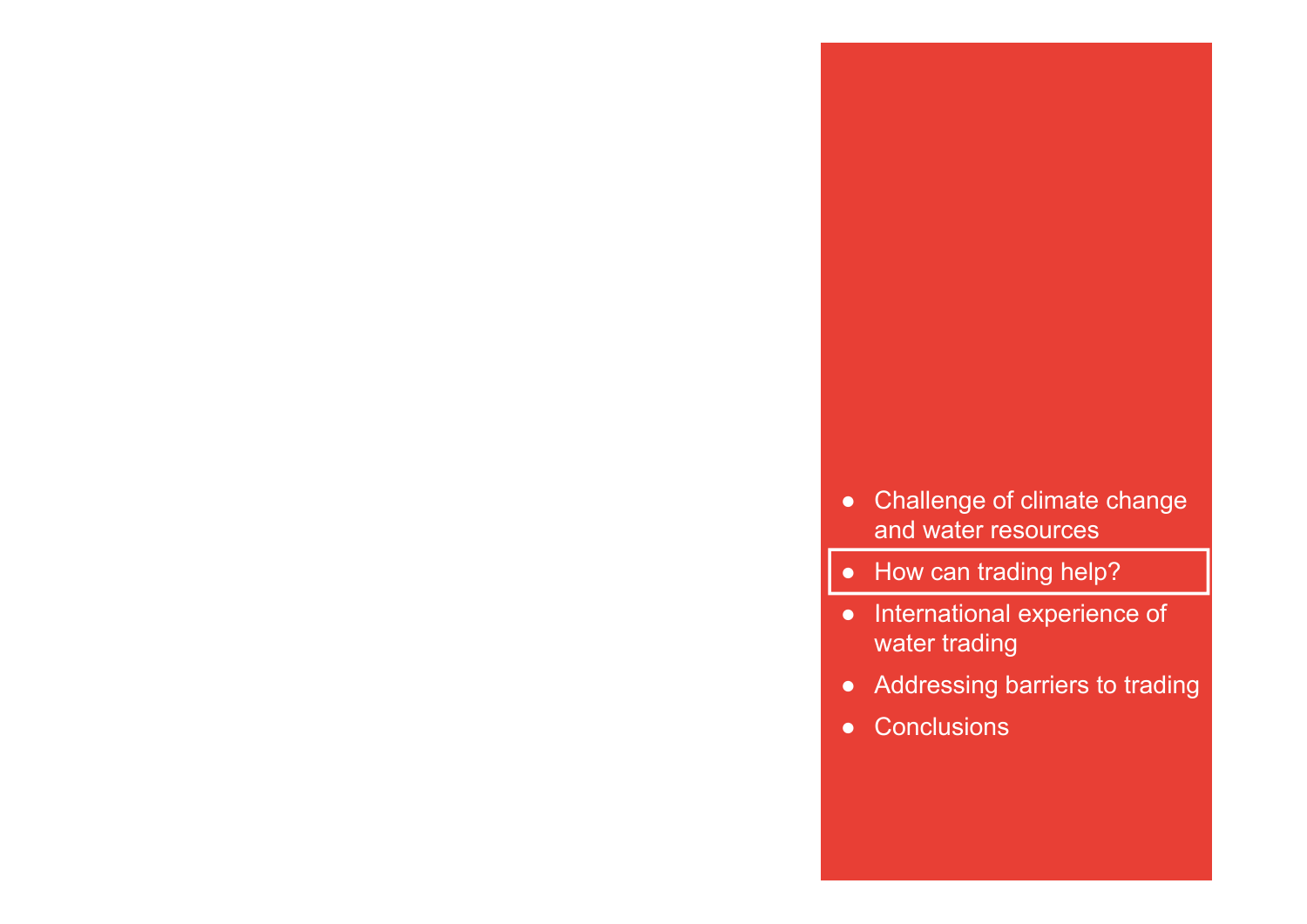### Role of water trading

Water trading can help address the second and third challenges

- $\bullet$  Water Framework Directive is primarily targetted at the first challenge
	- □does not touch on issue of water rights
	- □or process for allocating rights between users
- $\bullet$  Trade is an effective mechanism for re-allocating water
	- □ ensures water resources are put to best use – inefficient or low-value users will be encouraged to release water
	- □can be more adaptable to evolving circumstances than an administrative approach
	- □ promotes efficient investment in infrastructure – by revealing value of water and by protecting users' rights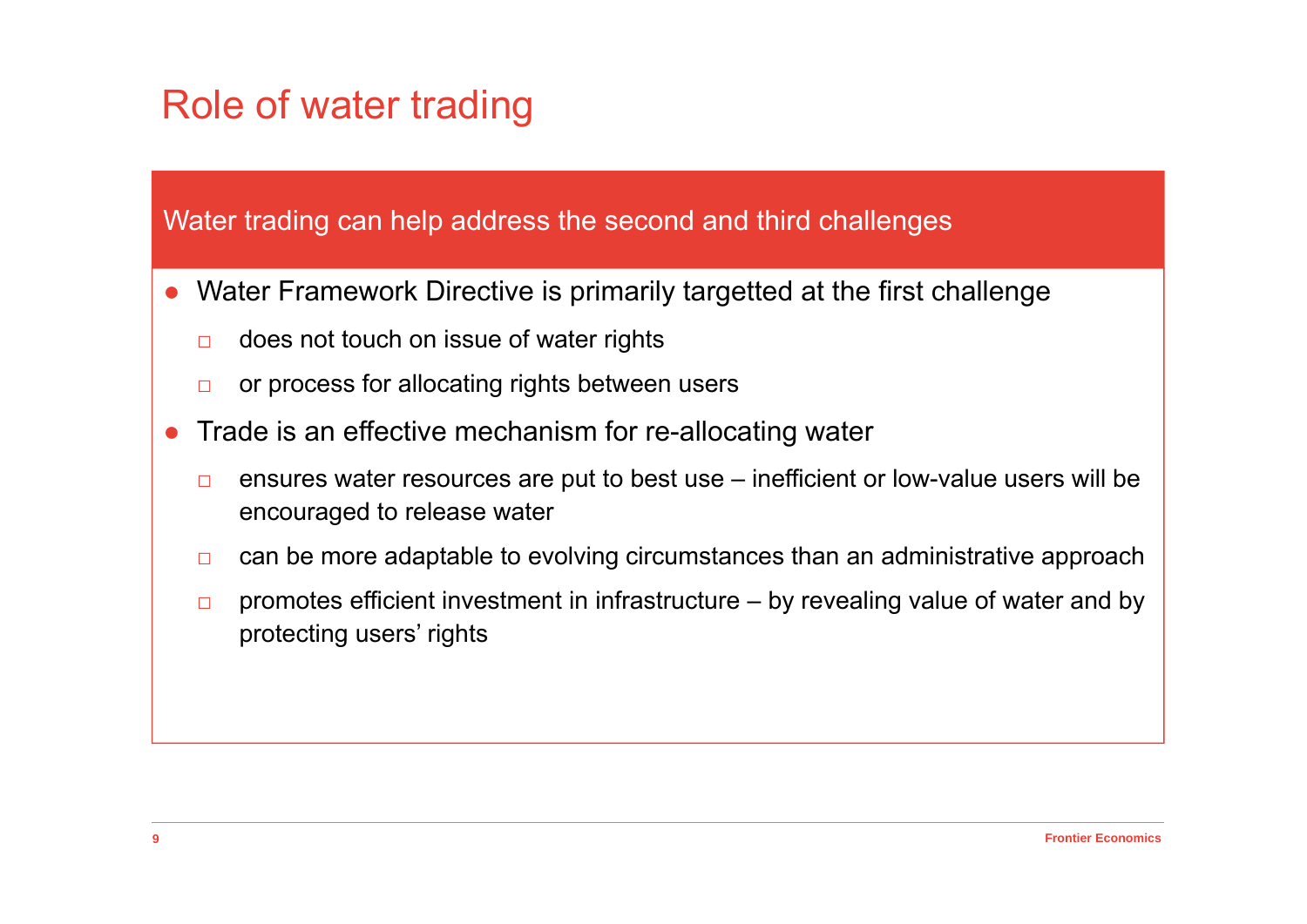### What do water markets look like?

#### Water markets are likely to geographically limited, unless there is an interconnected water grid

- ● Markets can involve treated or untreated water – trades can be temporary or permanent
- ● Temporary water trade or short-term lease or water rights
	- □provides flexibility to respond to changing seasonal conditions
	- □ example: in 2007/08 drought in Australia, horticulturalists bought significant volumes from dairy producers
- ● Trading of water rights or long-term leases
	- □in long-term users can change their demand for water or investment in storage
	- □ability to trade rights promotes efficiency and investment or entry / exit decisions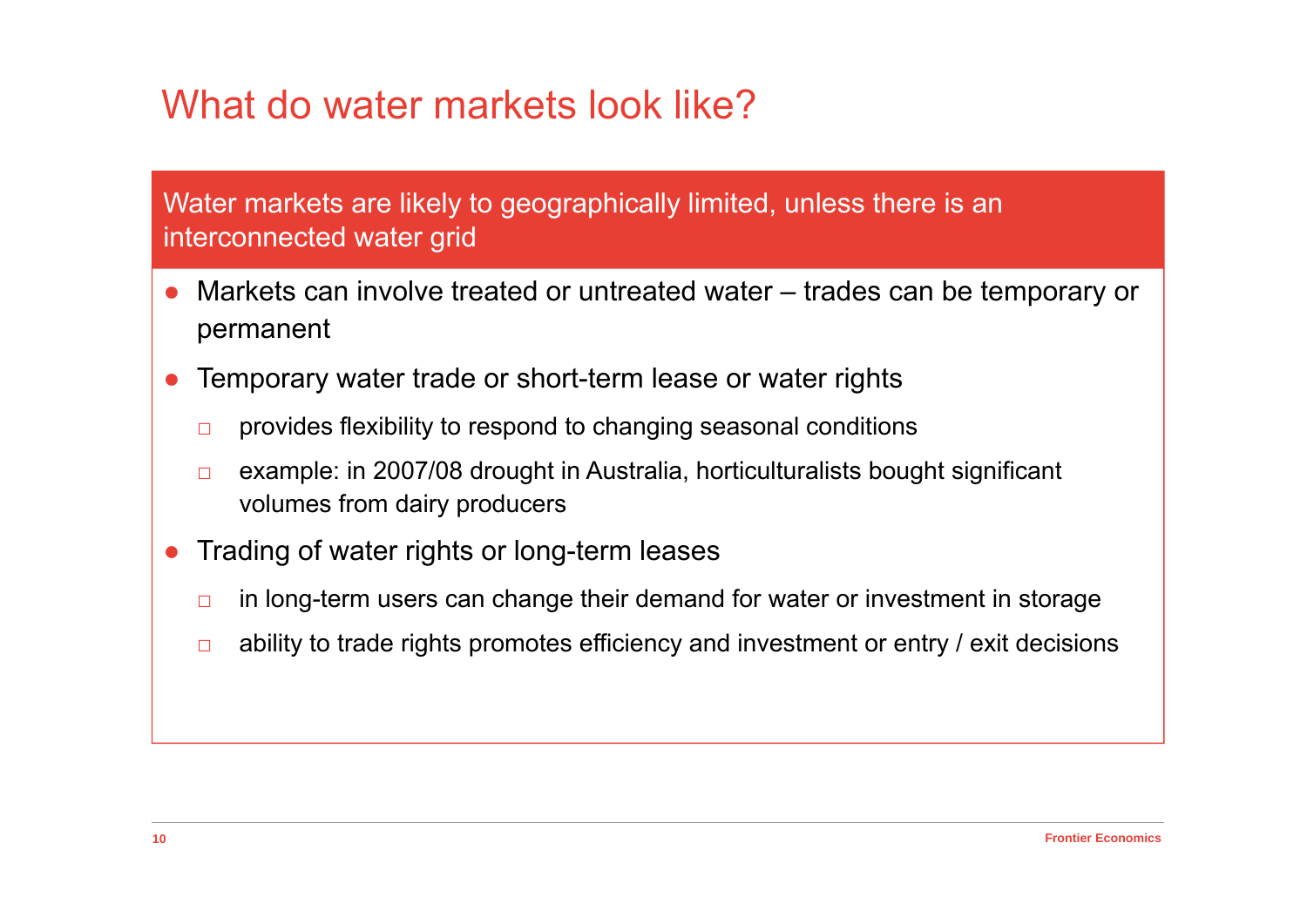- ●Challenge of climate change and water resources
- How can trading help?
- International experience of water trading
- $\bullet$ Addressing barriers to trading
- Conclusions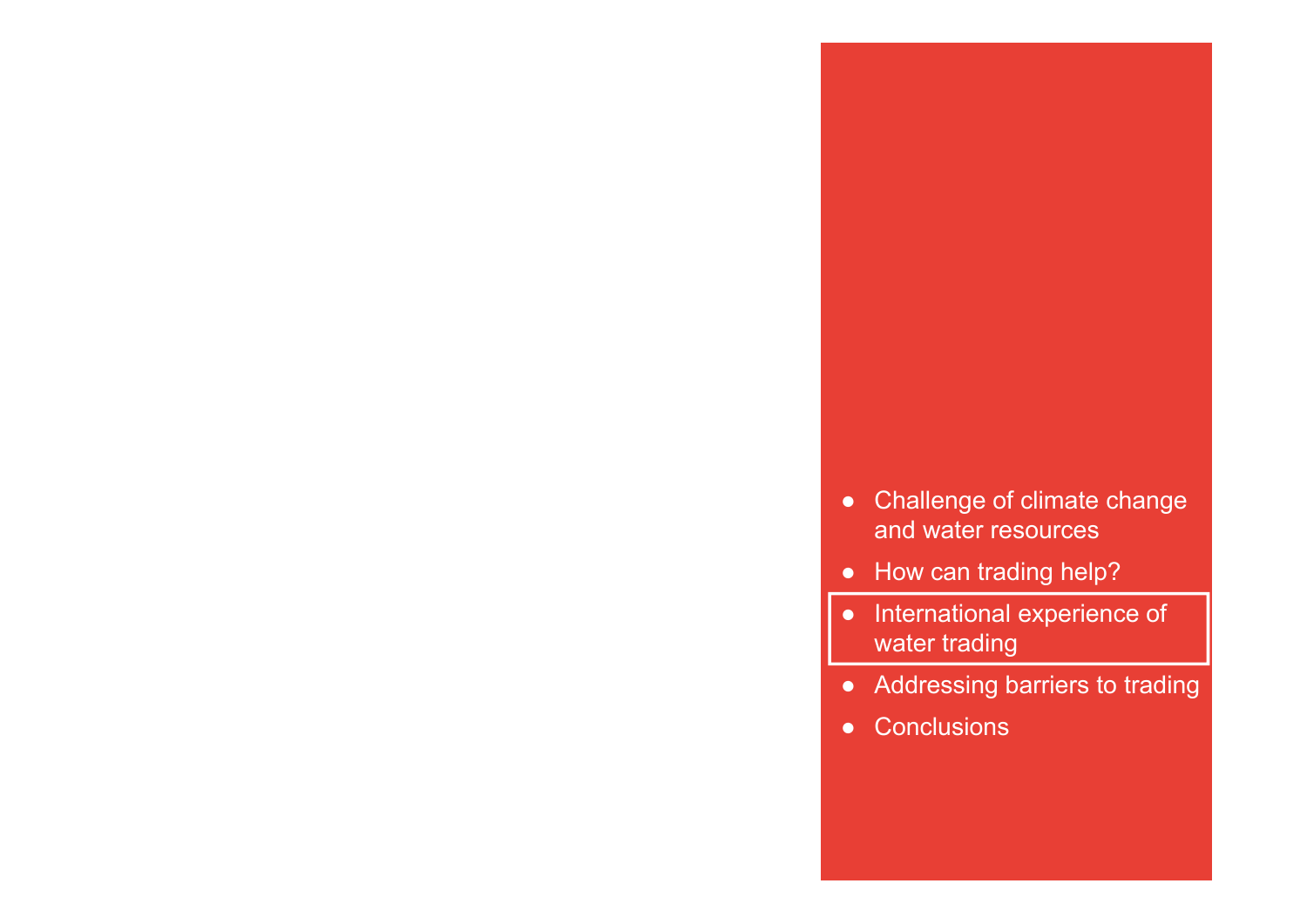#### International experience with water trade

Some water trading already occurs in Europe. More significant trading occurs in Australia, Chile and western USA.

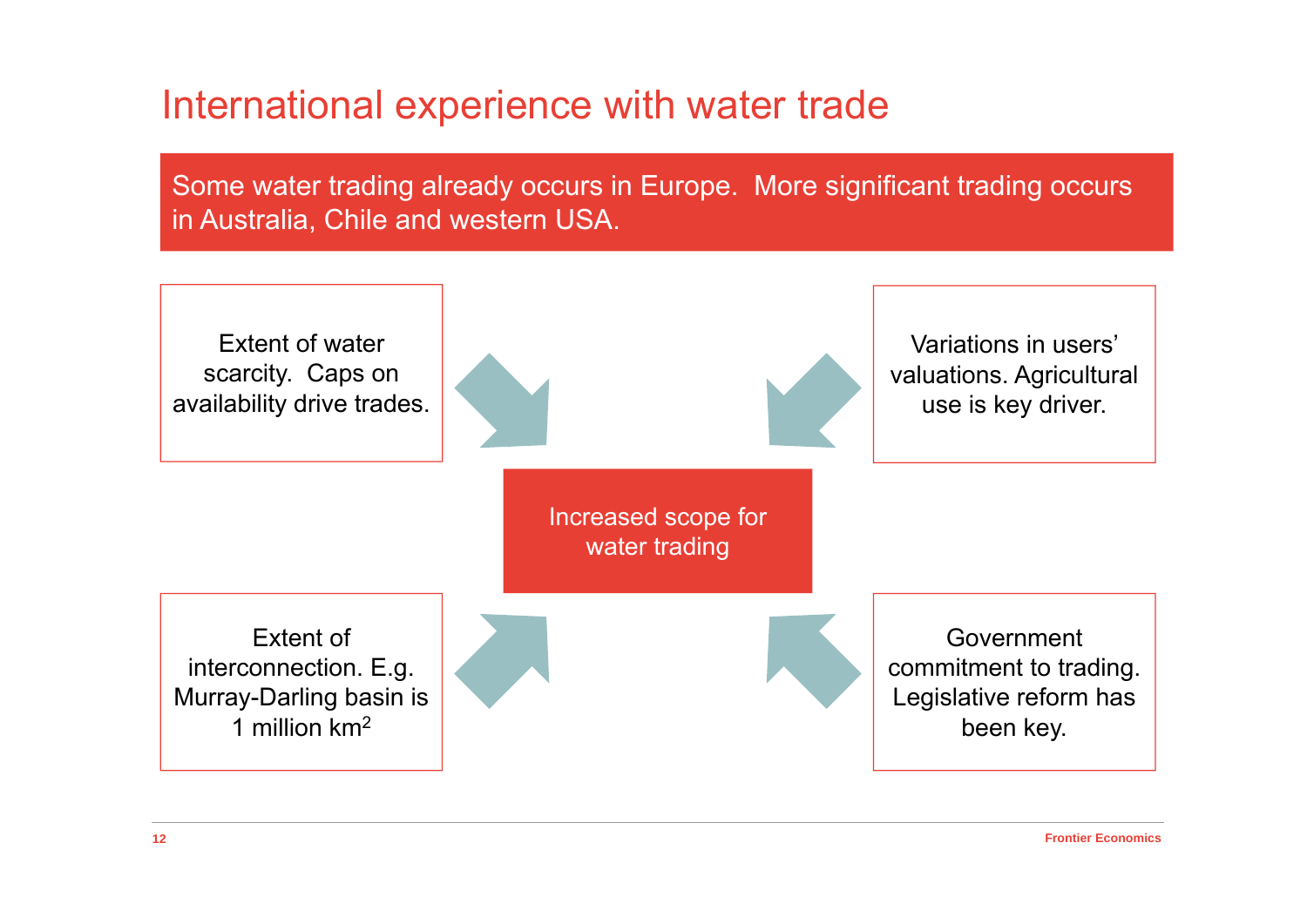

### Australian water market outcomes

- Following prolonged drought and water reforms, rights trading increased 600% 2000 to 2008
- ● Trading in water exceeds trade in water rights
- ● Market outcomes in 2007/08
	- $\Box$  market value of A\$1.68 billion
	- □ approx 20% of total water use in Murray-Darling basin was traded 0

2007-08

2005-06

**Year**

2006-07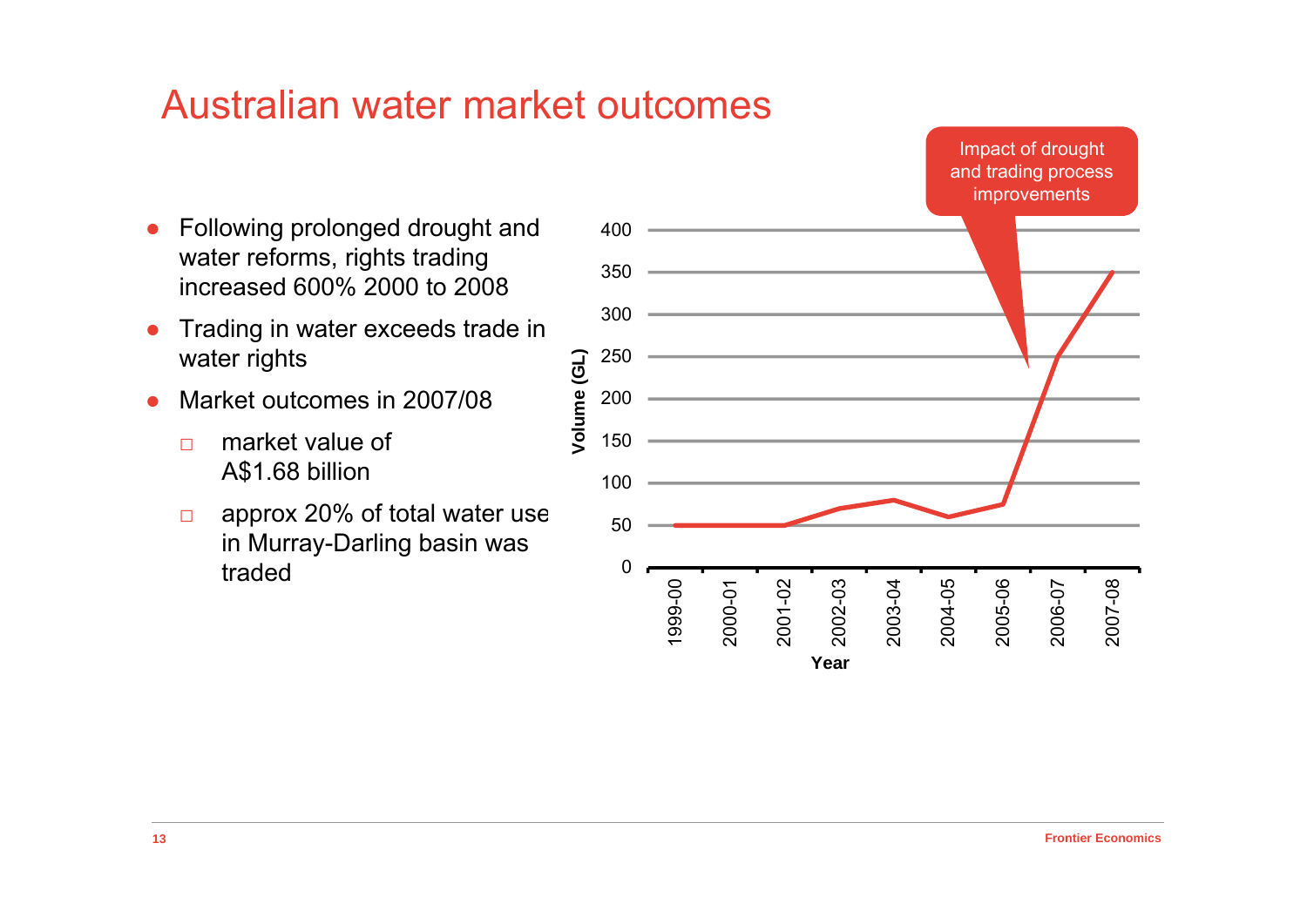- Challenge of climate change and water resources
- How can trading help?
- ● International experience of water trading
- $\bullet$ Addressing barriers to trading
- Conclusions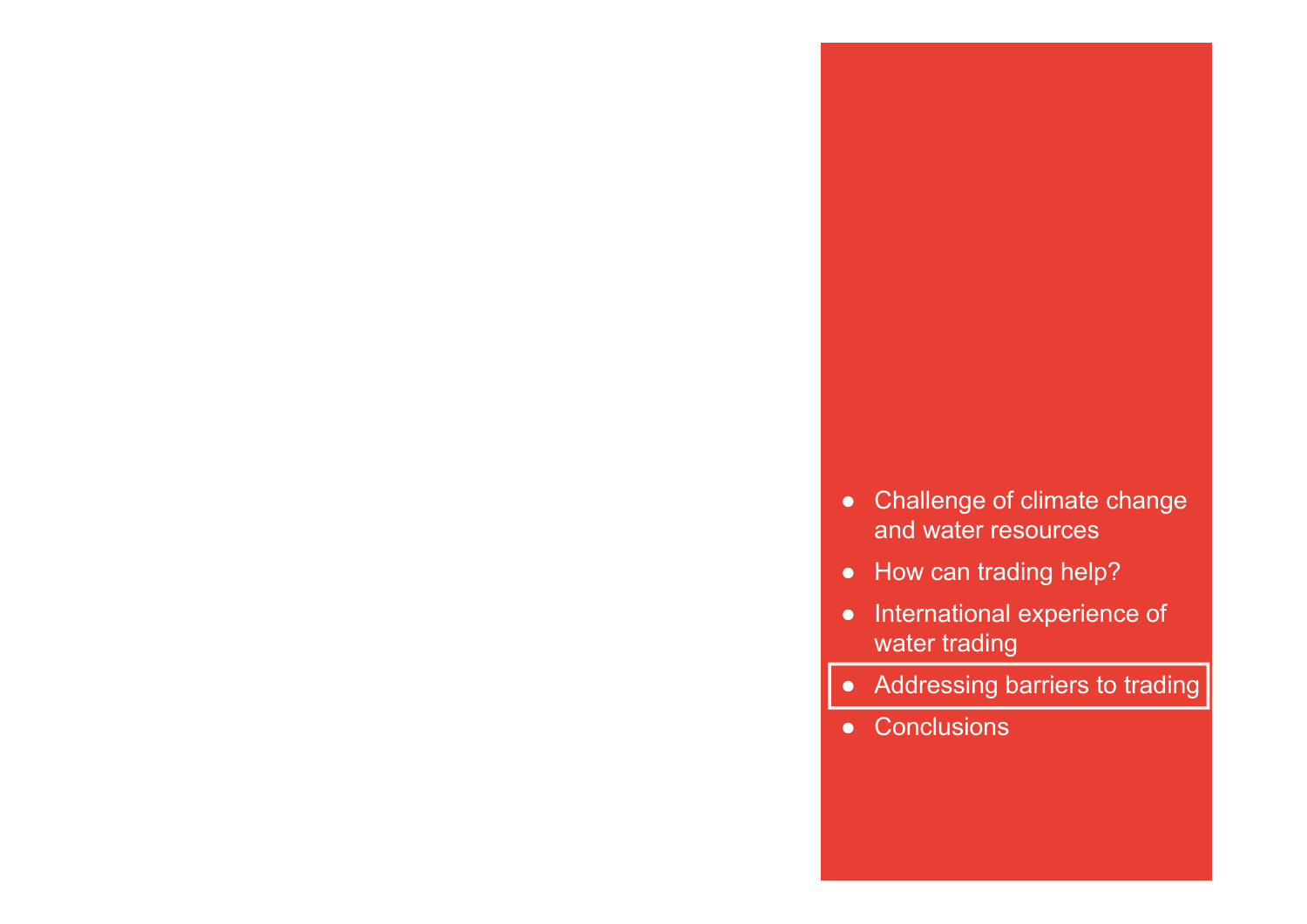### Barriers constraining the development of water markets

Experience in the UK has identified some general barriers to trade

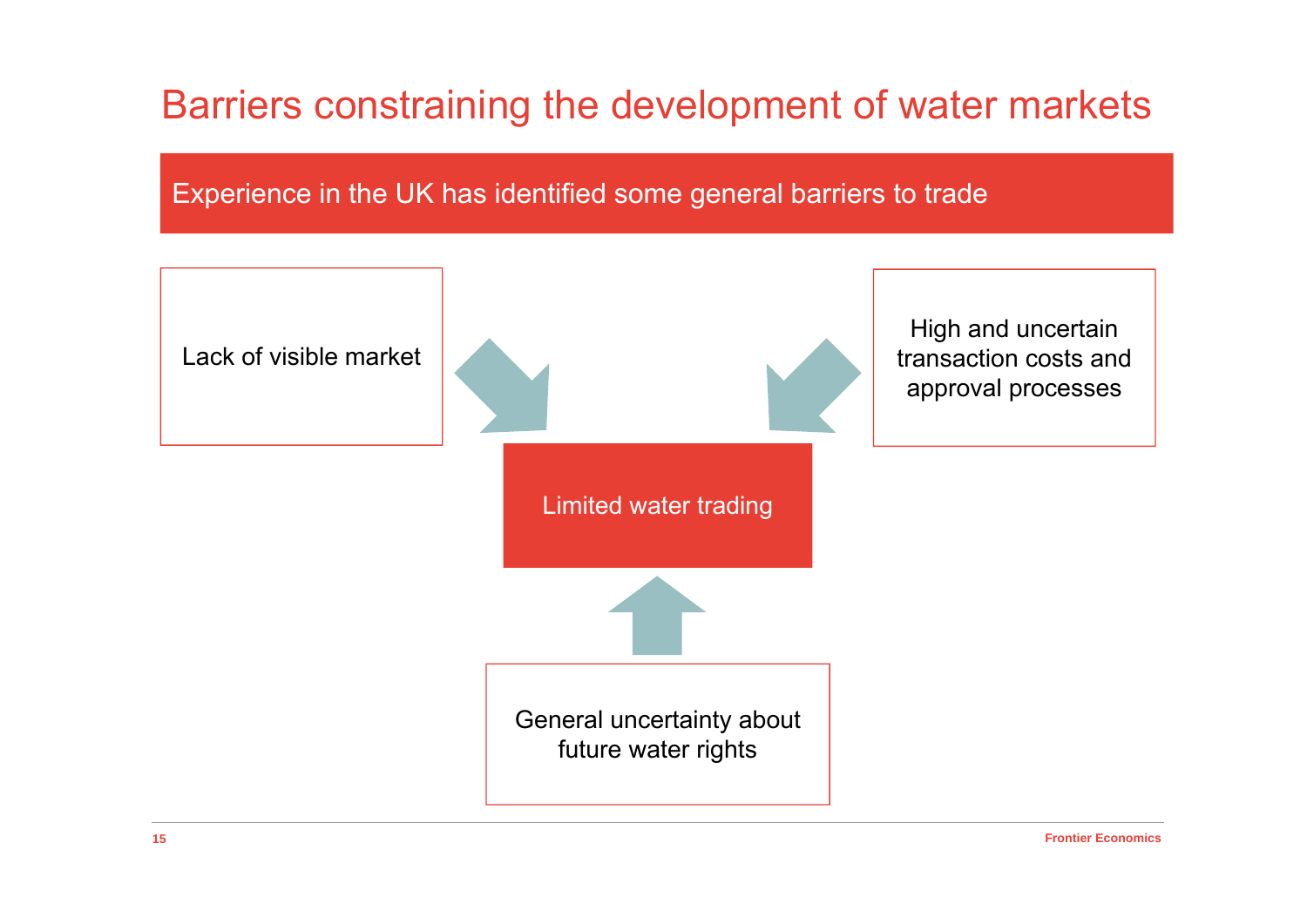#### Increasing the visibility of the market

#### In making decisions about trade, participants need to understand

- o where there may be rights available for trade
- o characteristics of the rights
- o likely market prices
- $\bullet$  Addressing the barrier
	- □public domain information on water rights and licence conditions
	- □support development of platforms for publishing buy & sell offers
	- □ publishing (anonymised) traded prices would provide additional information to participants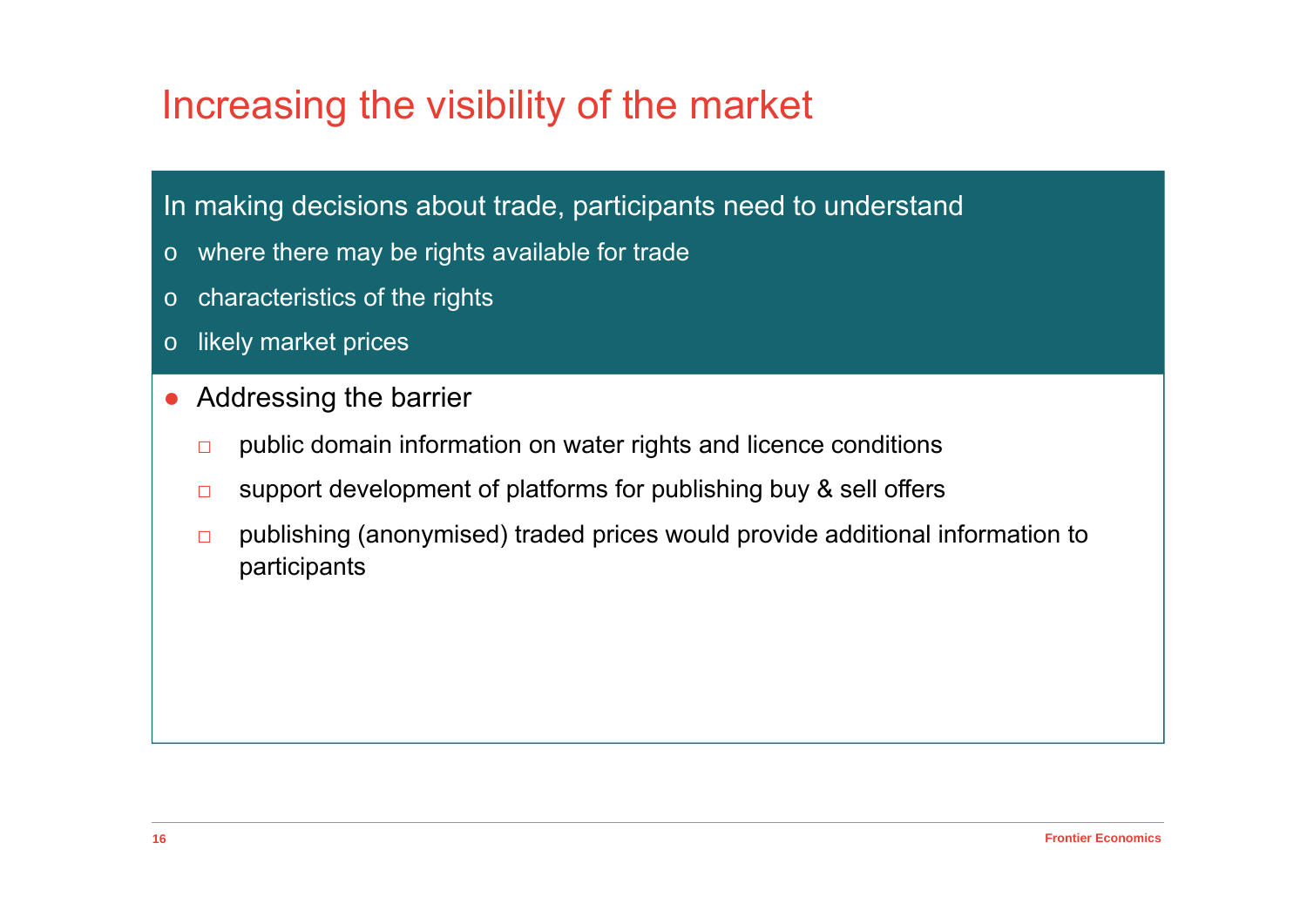#### Reducing transaction costs

Local environmental impacts can add complexity to trades. Managing these impacts in most efficient way will promote trade.

- o streamlined approval process for some trades
- o case-by-case process for more complex
- $\bullet$  Addressing the barrier
	- □pre-approved trades – where location or use is unchanged
	- □generic methodology (or exchange rates) where there is change of use
	- □a clear process, with fixed timetable, for more complex trades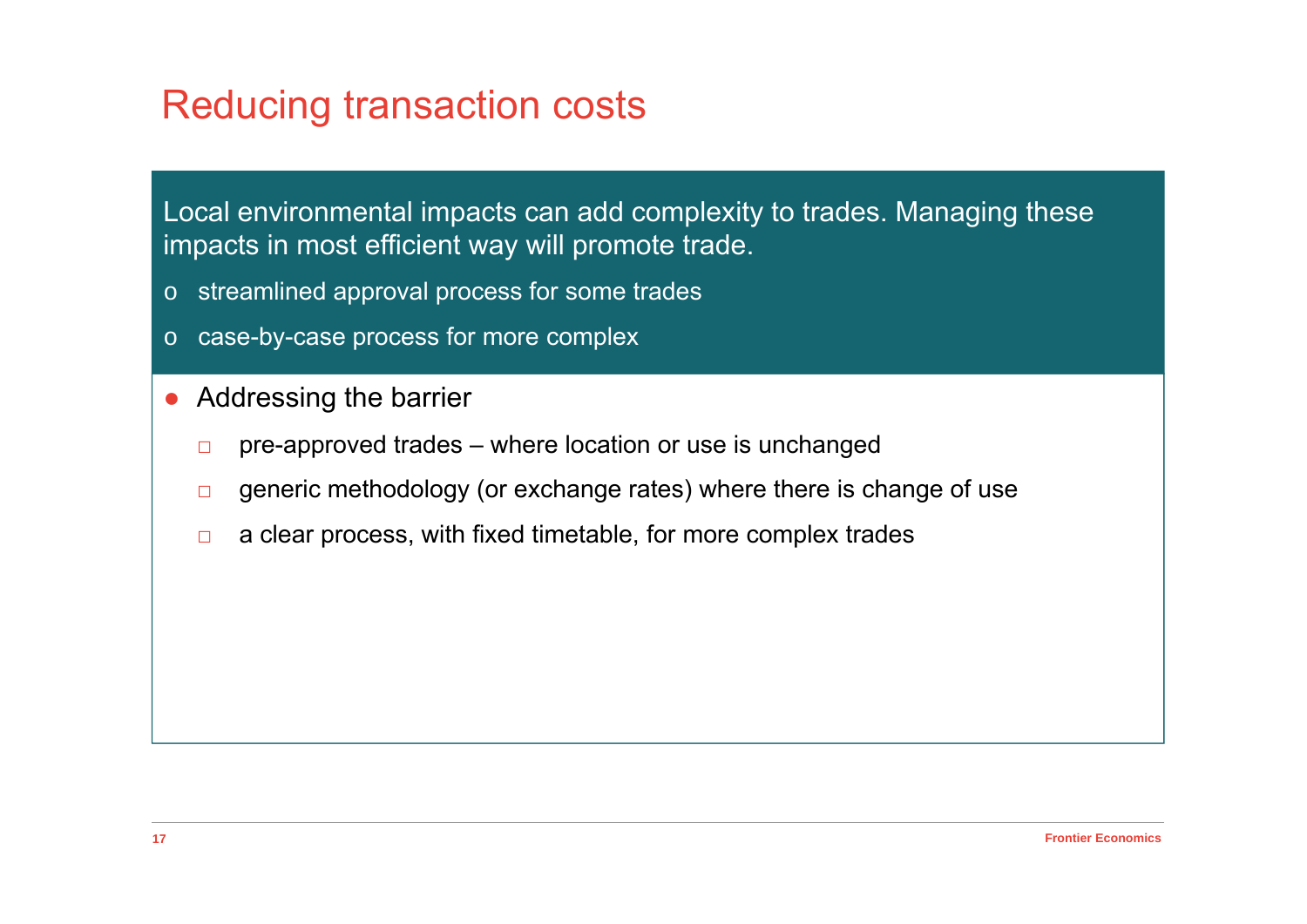#### Example of how process might work

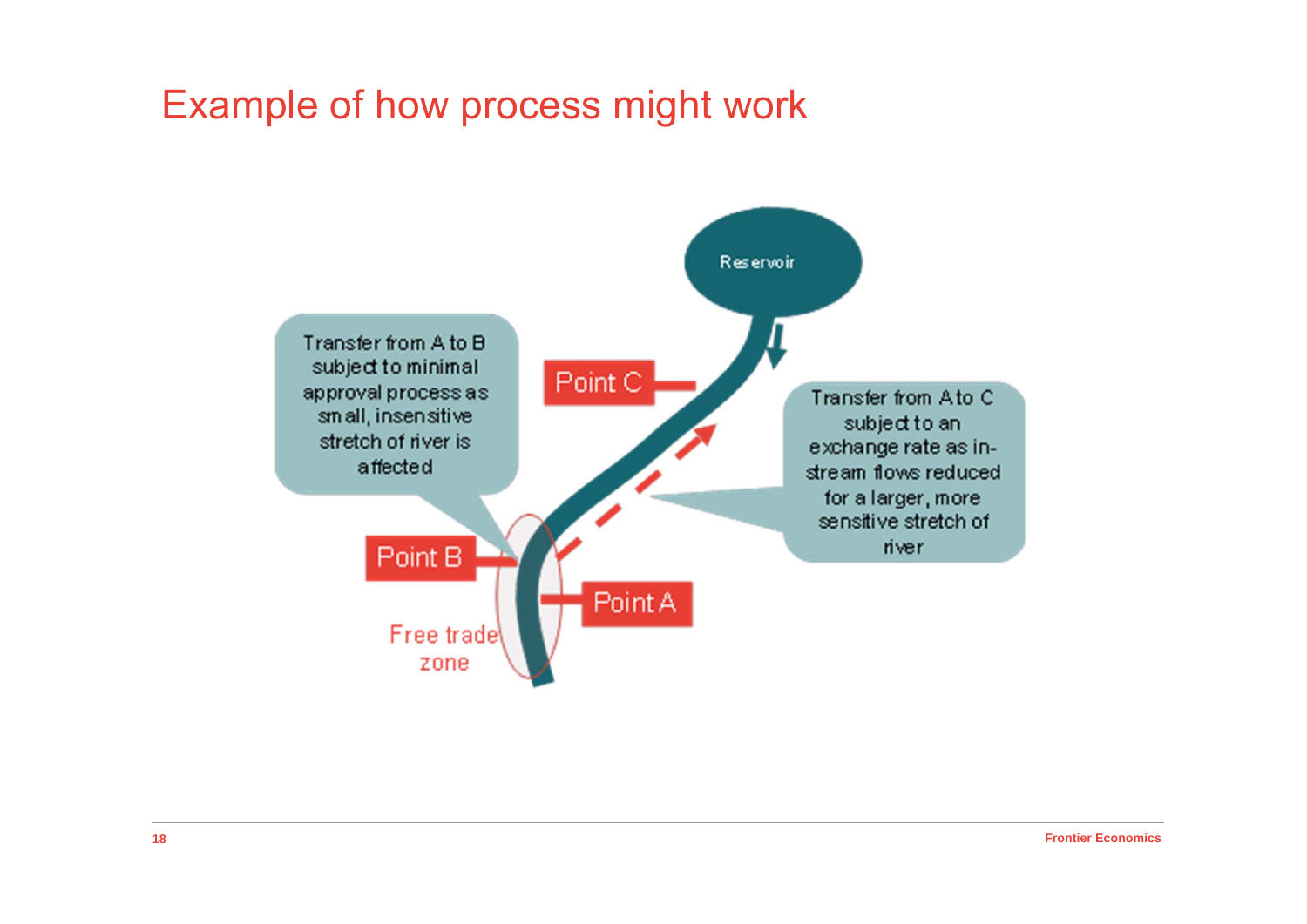#### Creating well-defined water rights

Policies for addressing unsustainable abstraction are often implemented in a way that means that water rights holders face significant uncertainty about the extent to which their rights may be subject to future reviews.

- $\bullet$  Well defined property rights are essential to support the development of an efficient water markets
- ● Furthermore, well-defined water rights (and the means to trade these rights) facilitate investment by increasing certainty.

**Key characteristics of water rights**

| <b>Clearly-specified</b>            | Owners and potential holders of water rights understand<br>exactly what benefits and obligations the right brings.                                                                                                            |
|-------------------------------------|-------------------------------------------------------------------------------------------------------------------------------------------------------------------------------------------------------------------------------|
| <b>Secure</b>                       | The right is not subject to modifications or revocation at the<br>discretion of others without due compensation.                                                                                                              |
| <b>Exclusive</b>                    | The direct benefits and the costs associated with the use of the<br>rights accrue to the holder.                                                                                                                              |
| Enforceable and<br>enforced         | It must be possible to determine when a right has been<br>infringed and to have legal mechanisms for preventing or<br>redressing this.                                                                                        |
| Transferability<br>and divisibility | The right can be traded in whole or in part to others and is<br>defined in a consistent manner. These are often listed as key<br>characteristics for water rights in order to facilitate the<br>development of water markets. |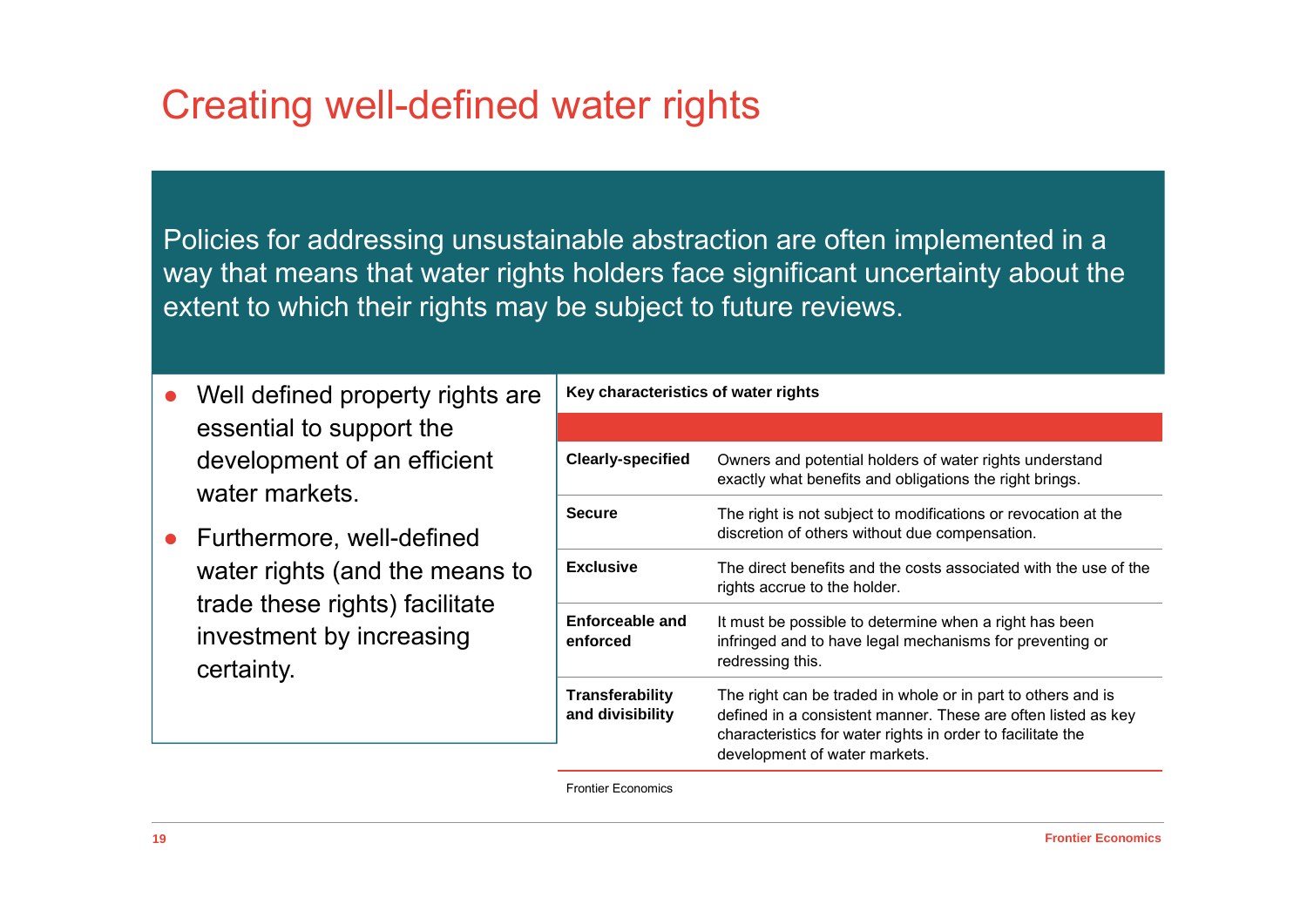- Challenge of climate change and water resources
- How can trading help?
- $\bullet$  International experience of water trading
- $\bullet$ Addressing barriers to trading
- Conclusions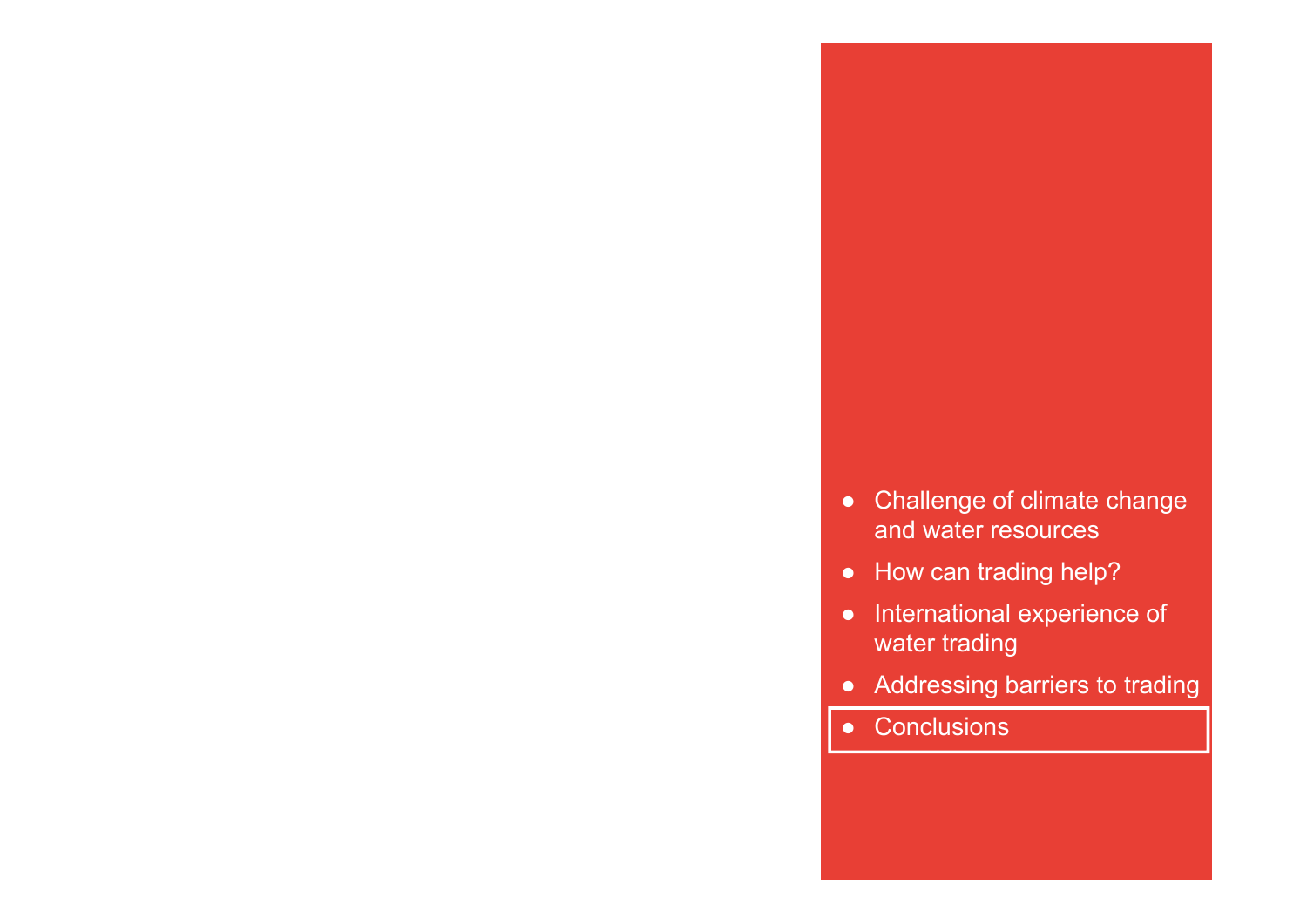## **Conclusions**

It will become more important to have adaptable water management regimes, that facilitate efficient investment and allocation of water across users

- $\bullet$ Market based approaches can perform better than administrative approaches
- ●Promotes reallocation to users that value water the most
- $\bullet$ Promotes investment in infrastructure by protecting water rights
- ● Market based approaches need support and management by authorities
	- □information sharing, creating visibility for participants
	- □reducing transaction costs for trades
	- □creating well-defined water rights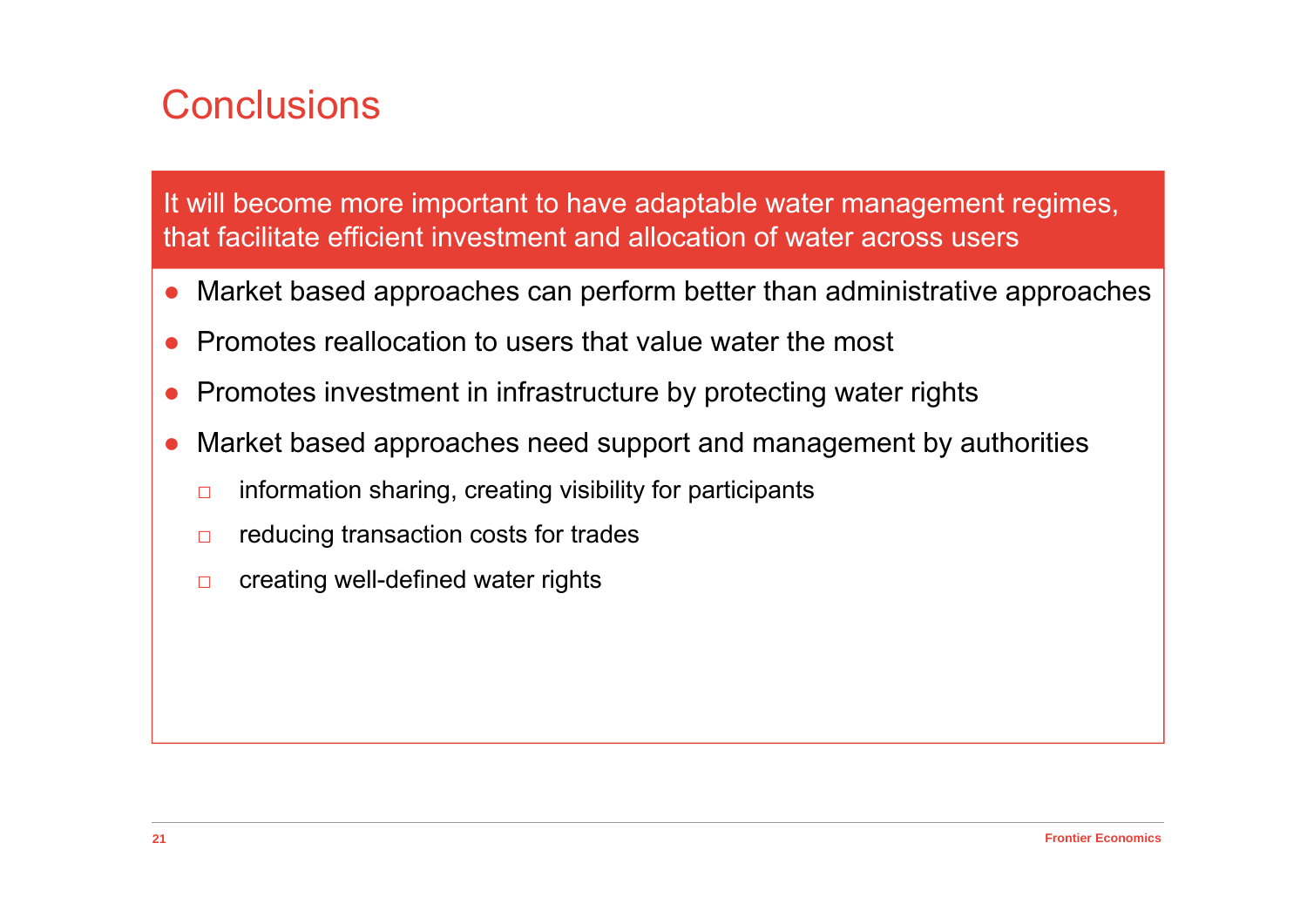# frontier economics

Frontier Economics Limited in Europe is <sup>a</sup> member of the Frontier Economics network, which consists of separate companies based in Europe (Brussels, Cologne, London and Madrid) and Australia (Melbourne & Sydney). The companies are independently owned, and legal commitments entered into by any one company do not impose any obligations on other companies in the network. All views expressed in this document are the views of Frontier Economics Limited.